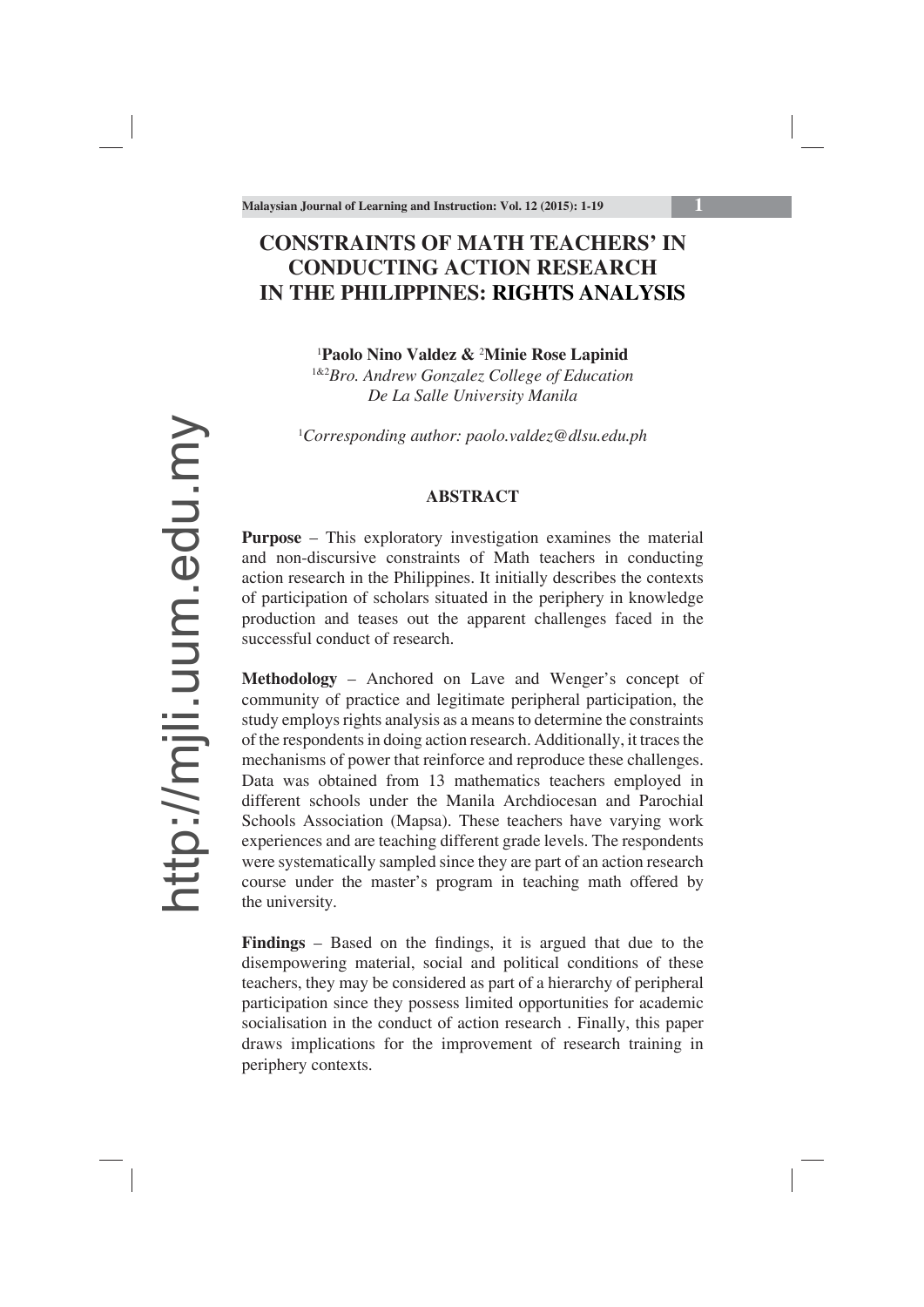**Significance** – With the increased interest in the socio-political dimension in the teaching and learning process, this work may be of interest to those engaged in conducting research training as well as other stakeholders in the academe to improve the conduct of action research in their respective educational institutions.

**Keywords**: Action research, community of practice, mathematics education, Philippine educational system, research training, rights analysis, teacher education.

### **INTRODUCTION**

In teacher education programs, action research has become a viable option in institutions as it provides a contextual base for candidates to apply their learning inputs in their respective settings leading to critical reflection and practice (Poon, 2008; Dick, 2008). With the increased need for developing core competencies in the workplace, educational institutions are aggressively devoting a considerable amount of time and resources to integrating research training in their curricula. Broadly defined as a set of core competencies and skills in carrying out research work in a particular field, research training entails several key features (Pearson & Brew, 2002):

- 1. The need to develop technical skills to conduct successful research in an area;
- 2. The capacity to develop research worthy of dissemination and consumption; and
- 3. The capacity of researchers to contribute to an educational institution's level of prestige in terms of expertise.

Recent scholarship indicates that action research has been a key activity among teacher-educators in promoting reflective practice (Burton & Barlett, 2005). Defined as a recursive-reflective form of scholarly inquiry, action research concerns itself with critical and interpretive perspectives on classroom life (Carr & Kemmis, 1986). For instance, Hagevik, Aydeniz and Rowell (2012) view action research as a productive activity for teachers to engage in critical inquiry, collaborative efforts and reflective thinking. Penney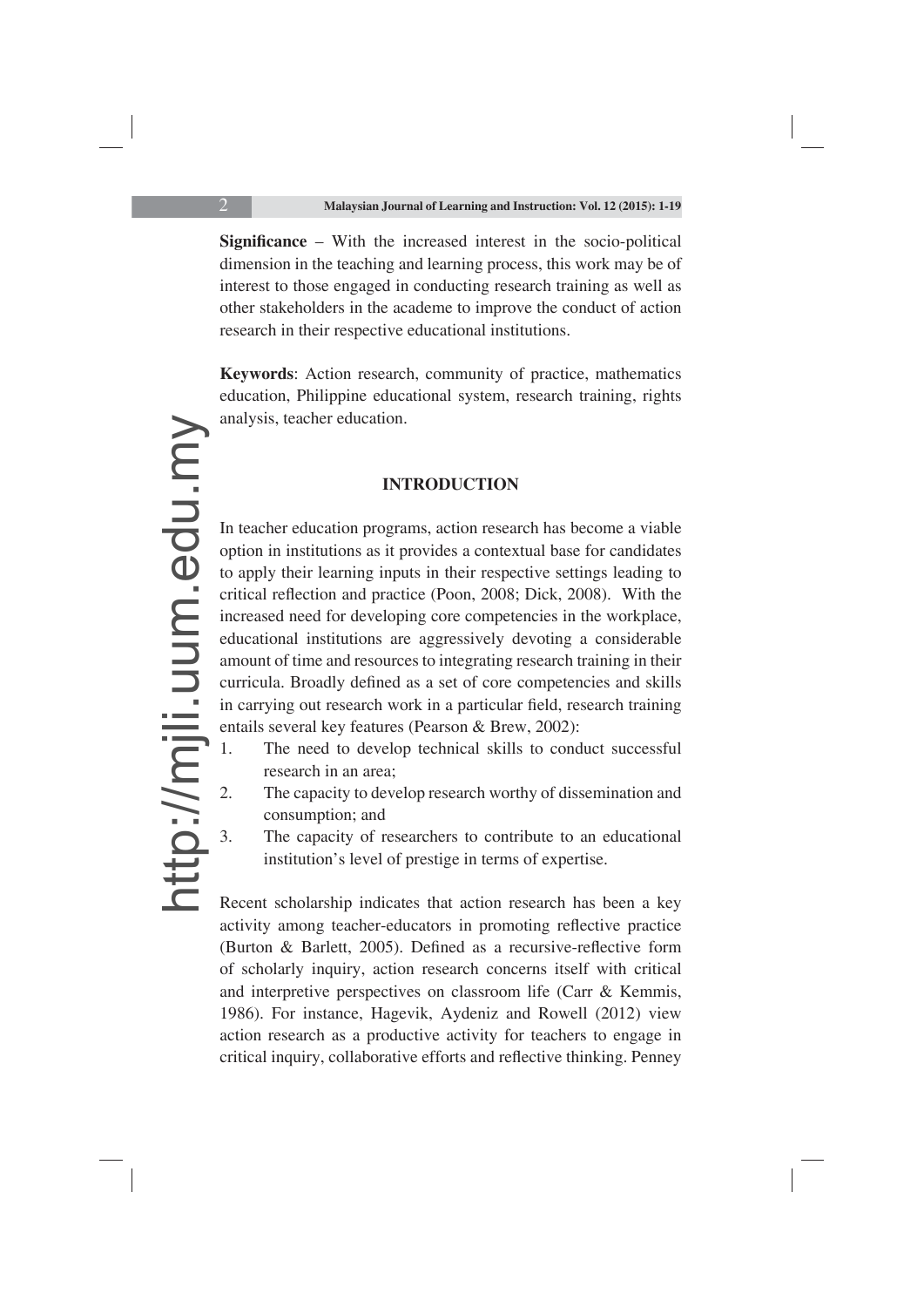and Leggett (2005) believe that meaningful action research among teacher-educators can lead to continuous professional development. Through this, practitioners become more equipped to deal with concerns on the teaching and learning process by using organised inquiry. Though the benefits of action research are well documented, a vibrant strand of research lies on the inherent difficulties practitioners face when conducting this type of investigation. Departing from positivistic views of knowledge production, the influx of writings that acknowledge the political dimension embedded in scholars' work has its place in current thinking in the field. In the context of this investigation, doing action research does not only entail the successful identification of a problem, formulation and implementation of intervention and further investigation, but also imposes non-discursive demands on the part of the teacherresearcher. Specifically, this paper shares Canagarajah's (1996) view that scholars situated in the periphery need to contend with the relational and material requirements in conducting research and publications aside from the discourse requirements of scholarly work. Literature in this area has identified funding (Man, Weinkauf & Sin, 2004); policy and structural support (Salager-Meyer, 2008); and academic socialisation (Uzuner, 2008) as constant challenges among periphery scholars in conducting successful research work. Further, Tupas' (2011) identification of periphery scholars' difficulties in participating in processes of knowledge production are finely embedded in ideologies of economy, power and dominance. He furthers that the inversely proportional relationship between the population of the world and the contributions to research indicates the existing hegemony in knowledge production. Canagarajah (1996), in his account, emphasizes the paralyzing effects of material and procedural constraints in allowing scholars situated in the periphery to participate in knowledge production. For instance, the lack of a wide range and recent scholarly materials, absence of electricity or computer and photocopying facilities and efficient mailing services in Sri Lanka influences the discursive practices necessary for conducting research and publication. Similar to the aforementioned inputs, the Philippines' problems on competent research training can be attributed to lack of policies and support for teaching staff (Calma, 2009). Based on these related themes concerning our study,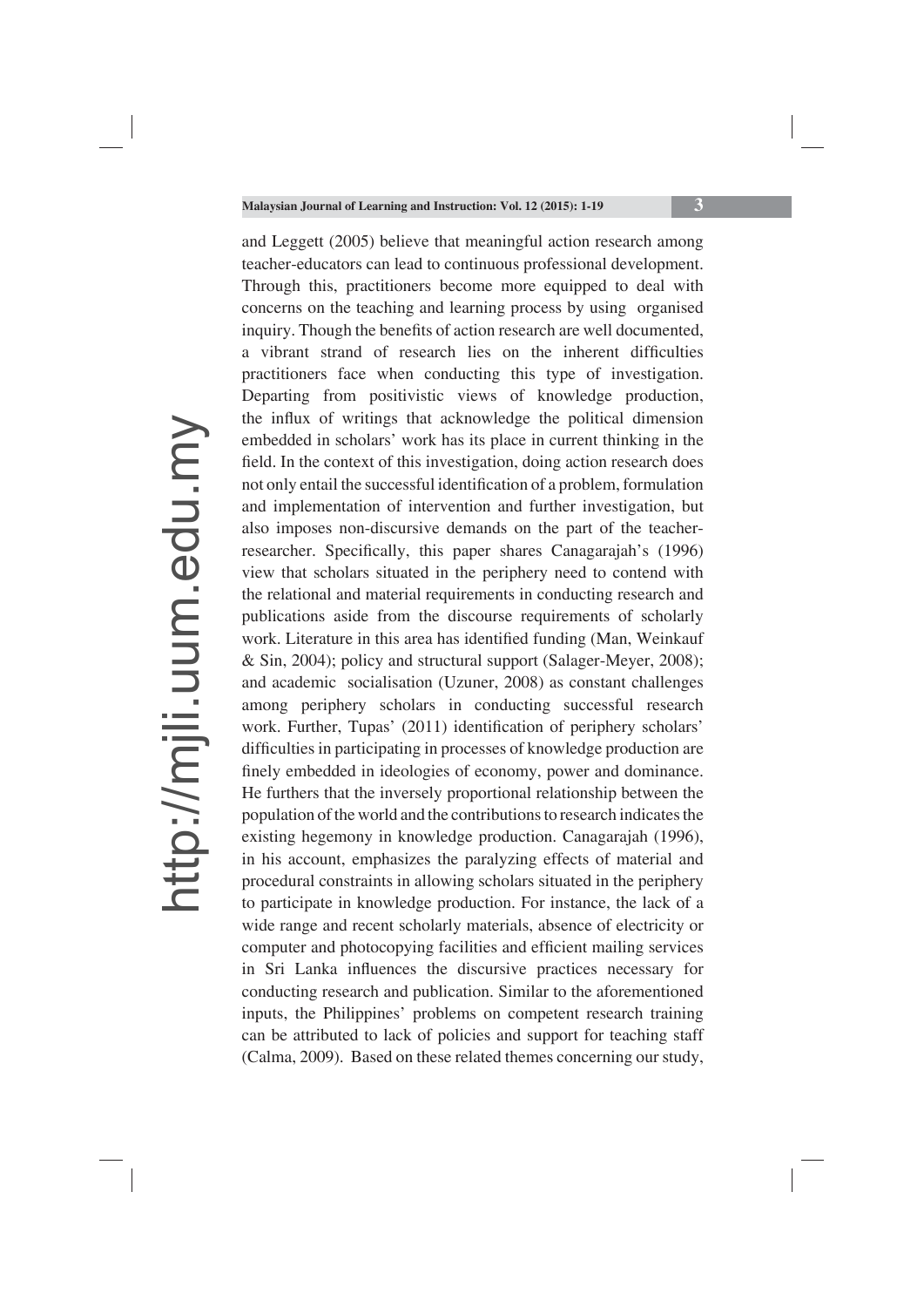research therefore exists within a richly contested activity where power is constantly negotiated among members of a community. In Foucauldian terms, we trace the notion of power as a mechanism that resides not only in the products of doing research but also the in processes that underlie its development. For instance, the academic socialisation, material and structural resources available to the research student are part of a vast network of entities that contribute to the success/failure of research training in a university (Foucault, 1980). Considering these inputs, the aim of this paper therefore is to determine the constraints among math teachers in the Philippines to successfully conduct action research in their respective settings. Our investigation is anchored on a politically-oriented strand in scholarship. From this perspective, the investigation is located in terms of determining the material and other non-language related (Salager-Meyer, 2008) obstacles for successful conduct of action research. It also attempts to determine the possible mechanisms of power at work in maintaining these constraints.

#### **THEORETICAL/ANALYTICAL FRAMEWORK**

This investigation is anchored on the concepts of communities of practice (henceforth, CoP); legitimate peripheral participation (henceforth, LPP); and rights analysis (henceforth, RA). In understanding the non-discursive constraints in conducting research, one has to determine the extent to which participants engage with CoP and LPP (Lave & Wenger, 1991). These concepts highlight the importance of participants' agency in developing themselves as legitimate participants in the profession. This means that experience and practice are key elements for practitioners to become prominent members of a specific professional community. Specifically, to gain experience, practitioners must constantly negotiate, reconstitute and appropriate their resources (both material and otherwise) to gain legitimate participation in this endeavor. However, there are some problems with the CoP and LPP frameworks in accounting for notions of power. Boylan (2010) emphasizes that power relations in the context of the math classrooms cannot simply be an asymmetrical activity between teacher and student. Rather, he believes that other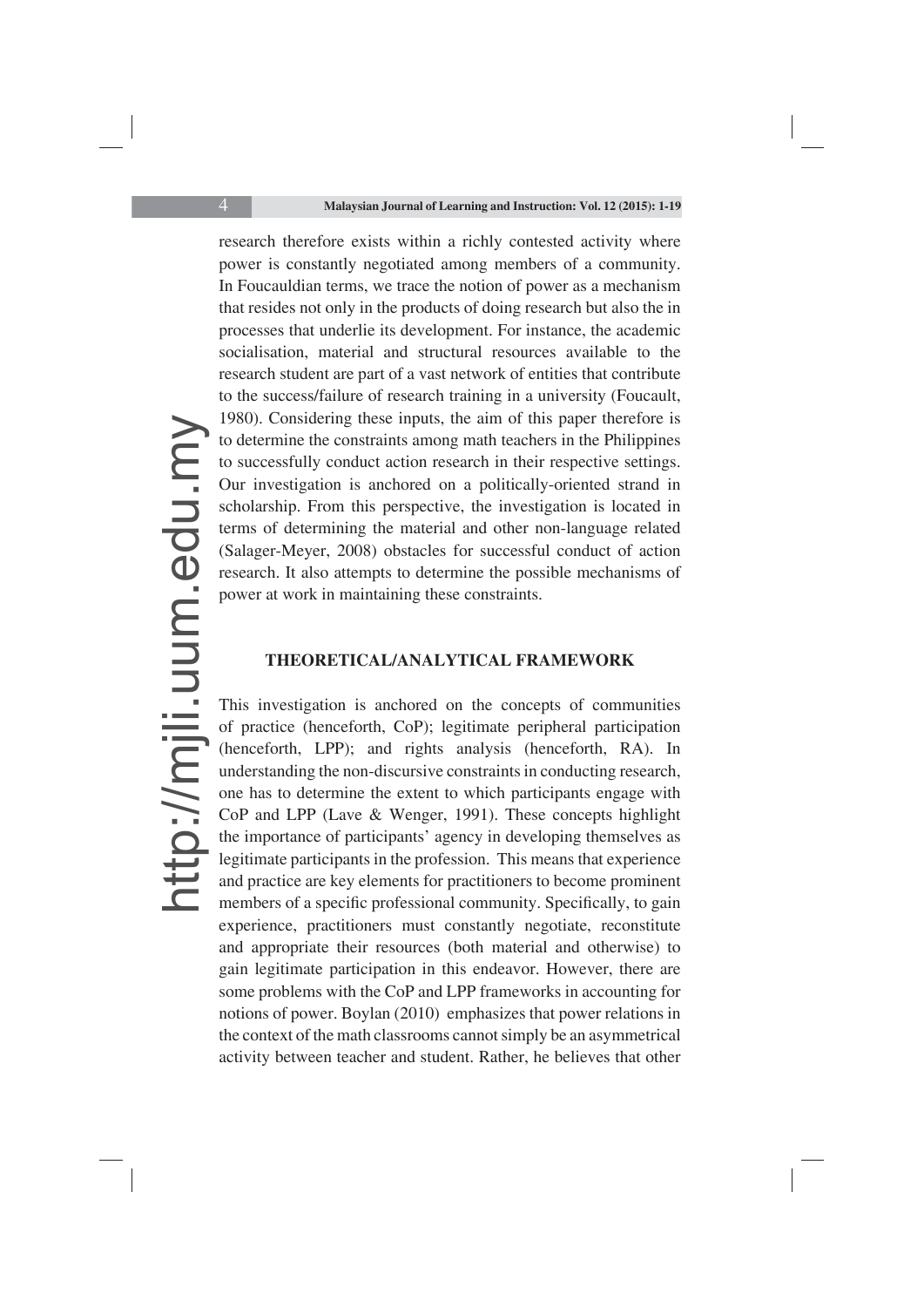external forces, such as the curriculum, policies and practices in school play a role in the regulation of agency among participants. Moreover, he asserts the importance of accounting for power in the participants' setting where resources, both abstract and material, are reconstituted in meaningful ways within spaces of engagement. Considering this apparent shortcoming, we considered the analytical tool of RA espoused by Benesch (1999; 2001) to account for the mechanisms of power that reinforce these constraints. Departing from Benesch's perspective, we see that RA is a tool for determining the political, social or ideological conditions of schools in relation to the facilitation of effective or ineffective teaching and learning. Moreover, RA is an analytical tool that allows investigators to trace the aforementioned conditions to help practitioners and students to create spaces for engagement to improve their teaching-learning conditions (Valdez, 2012).

Coupled with Needs Analysis, RA was done in an English for Academic Purposes course to determine how power is articulated in schools through requirements imposed by different levels of the organization (department, college, university). Moreover, it was able to determine the impact of these requirements on the teacher's implementation and students' reception of lessons which calls for more socially conscious approaches in course design. RA aligns itself to the present research such that it does not simply identify the non-discursive obstacles of teachers in conducting action research, but also how power is exercised in their spaces of participation. More importantly, RA affords researchers to seek opportunities for change through negotiation of spaces for engagement.

In the case of the present investigation, employment of RA contributes to a political stance in course design in order for students to truly achieve their purposes in the program.

#### **CONTEXT OF THE PROGRAM**

The study was conducted in De La Salle University, Manila, Philippines. Aiming to address its goal of providing quality education through innovative programs, it offers the St. La Salle Teacher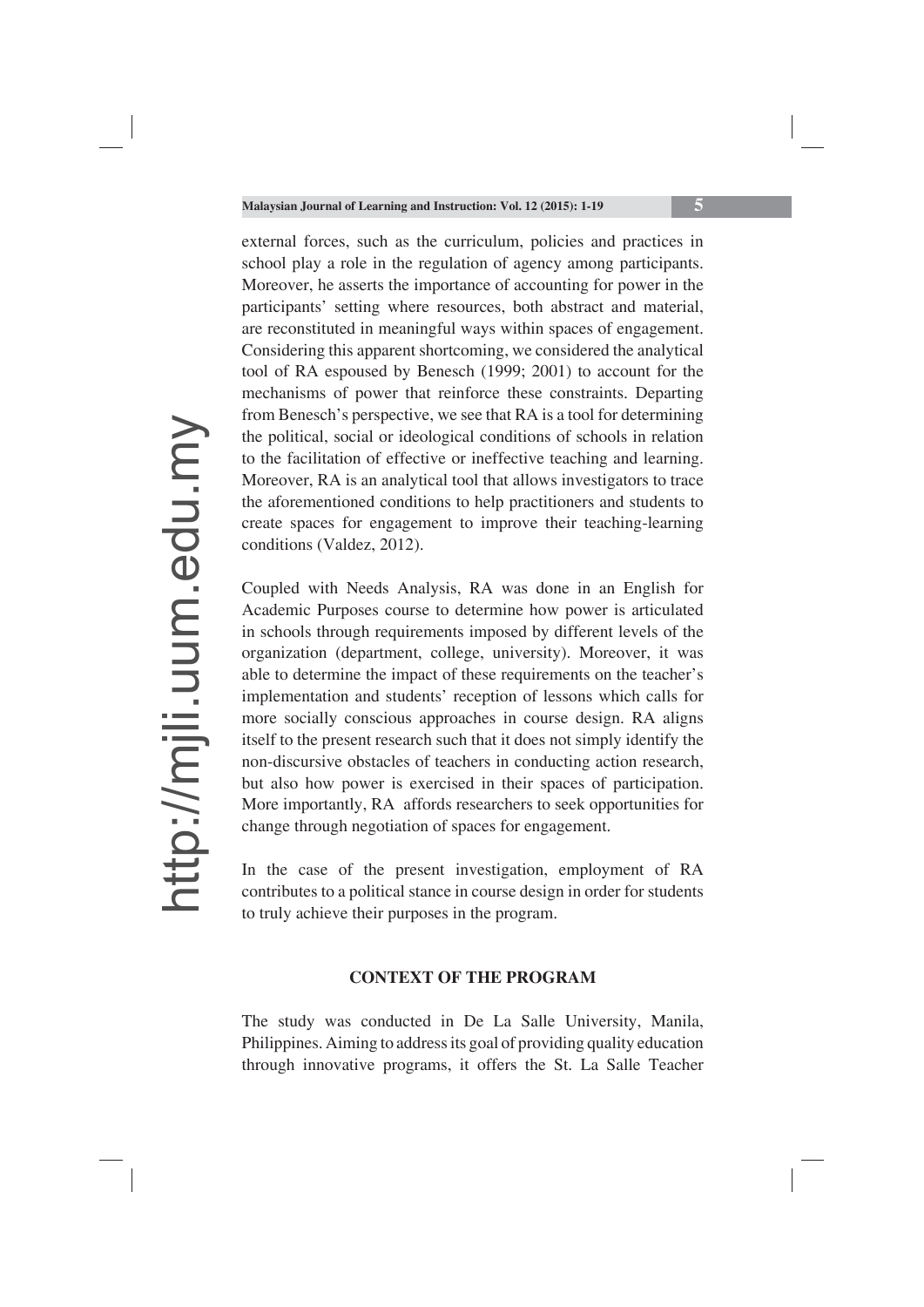Education Program (henceforth, STEP) as a means to enhance teachers' professional development. Specifically, unlike other regular graduate degree offerings, the STEP program is a hybridextension program that allows students to finish their master's degree in one and half years. Operationally defined, the hybrid-extension program entails students to take the required number of units leading to a non-thesis degree through a compressed schedule<sup>1</sup>. Aside from the face-to-face consultation and class discussions, the Integrated Virtual Learning Environment (henceforth IVLE) of the university is used to manage coursework to facilitate instruction and learning on scheduled online sessions. Also, the students enjoy full tuition scholarships as part of the institution's thrust to extend its services to underprivileged sectors of society.

#### **PARTICIPANTS**

The participants are 13 basic Mathematics education teachers from the Manila Archdiocesan and Parochial Schools Association (MAPSA). These teachers are enrolled in the Action Research Methods and Writing courses offered in the Master of Teaching Mathematics program of the university. Briefly, the Action Research Methods is a 3-unit introductory course in educational research. Students enrolled in this course learn the various methods and procedures for conducting an action research, starting from problem identification, searching for and synthesising the literature and designing and implementing an empirical study in their field of specialisation. The Action Research Writing is another 3-unit course where students learn to apply the various methods and procedures for conducting an action research, starting from problem identification, searching for and synthesising the literature, and designing and implementing an empirical study in their field of specialisation. Further, students conceptualise and design their research proposal, and are required to present it and be critiqued by peers in class.

1 Pseudonyms have been used for the respondents in the study. Likewise, for space considerations in the preparation of the article, responses are translated from Filipino to English.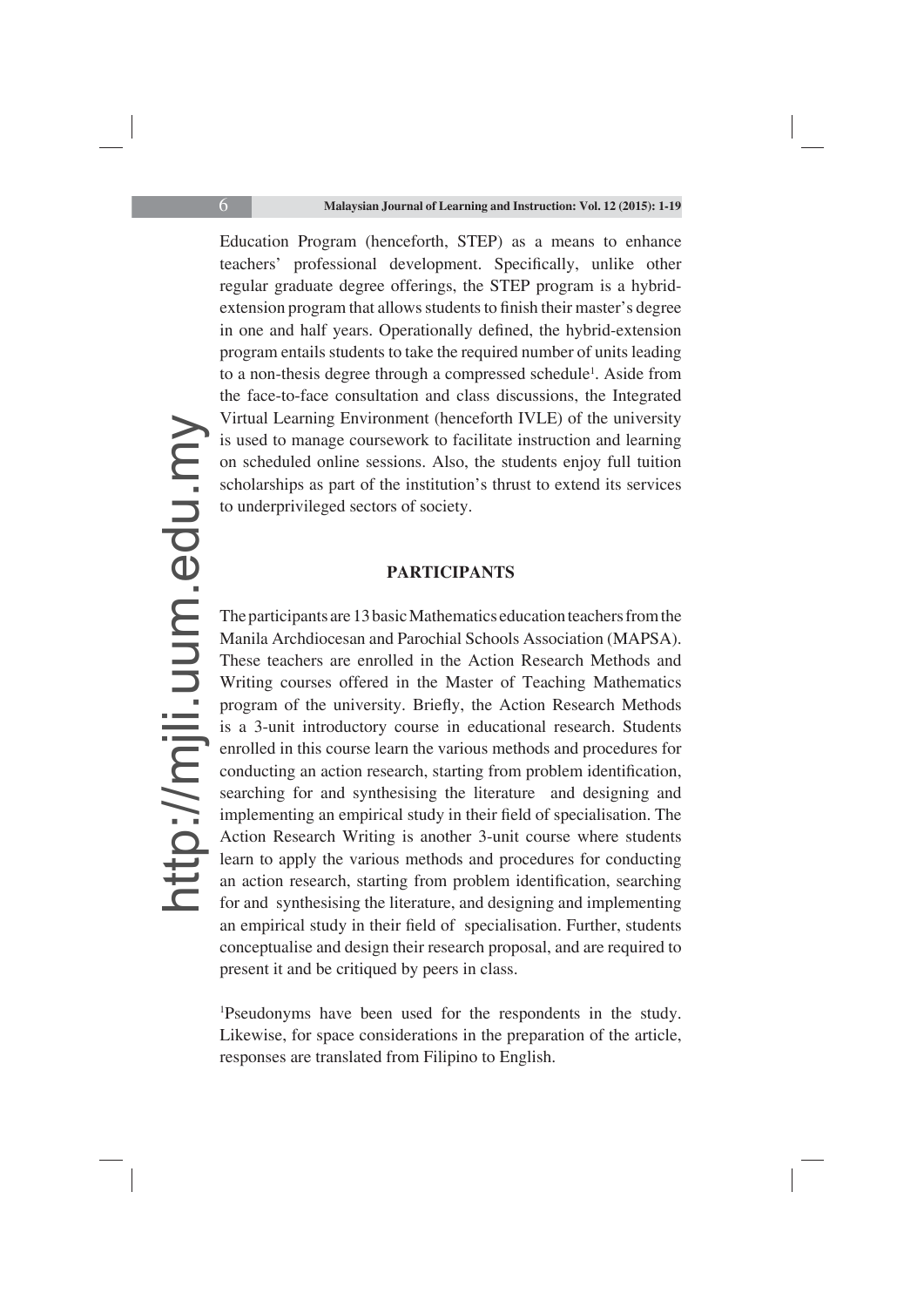#### **METHODOLOGY**

Upon obtaining written consent from the participants, individual semi-structured interviews and focus group discussions were conducted. Four rounds of interviews were done during weeks 8 & 9 of the term while focus group discussions were conducted on the 10th and 11th weeks.

In addition, transcription of the data and identification of appropriate themes were done. In order to address the aims of the research, the following points for discussion were raised: Their life history in terms of induction in the profession; their teaching context and initial experiences related to research and challenges posed in doing action research in their respective settings. Traingulation was also observed as school documents and reflective pieces of writing produced by the students were analysed to strengthen the findings.

In analysing the data, some principles of grounded theory were applied (Strauss & Corbin, 1998). Specifically, since the data may yield different insights, the "long table approach" was applied (Ho, 2013). This meant upon collection of the data, frequent re-reading of transcripts was done to generate themes through key words in the interviews and focus group discussions. In addition, content analysis of contexts related to the key words earlier identified was done to further classify the themes. Since the investigation is interpretive in nature, the researchers tapped validators - both external and the participants themselves - to validate the themes generated.

#### **RESULTS AND DISCUSSION**

Organising the data into themes, presented below are the different constraints faced by the respondents in conducting action research in their respective schools.

#### *Theme 1: Action Research in Policy, Problematic Practice*

A central concern raised among the respondents is the different requirements set by the respective administrations of their institutions and other external agencies for a variety of purposes which lead to the non-conduct of action research.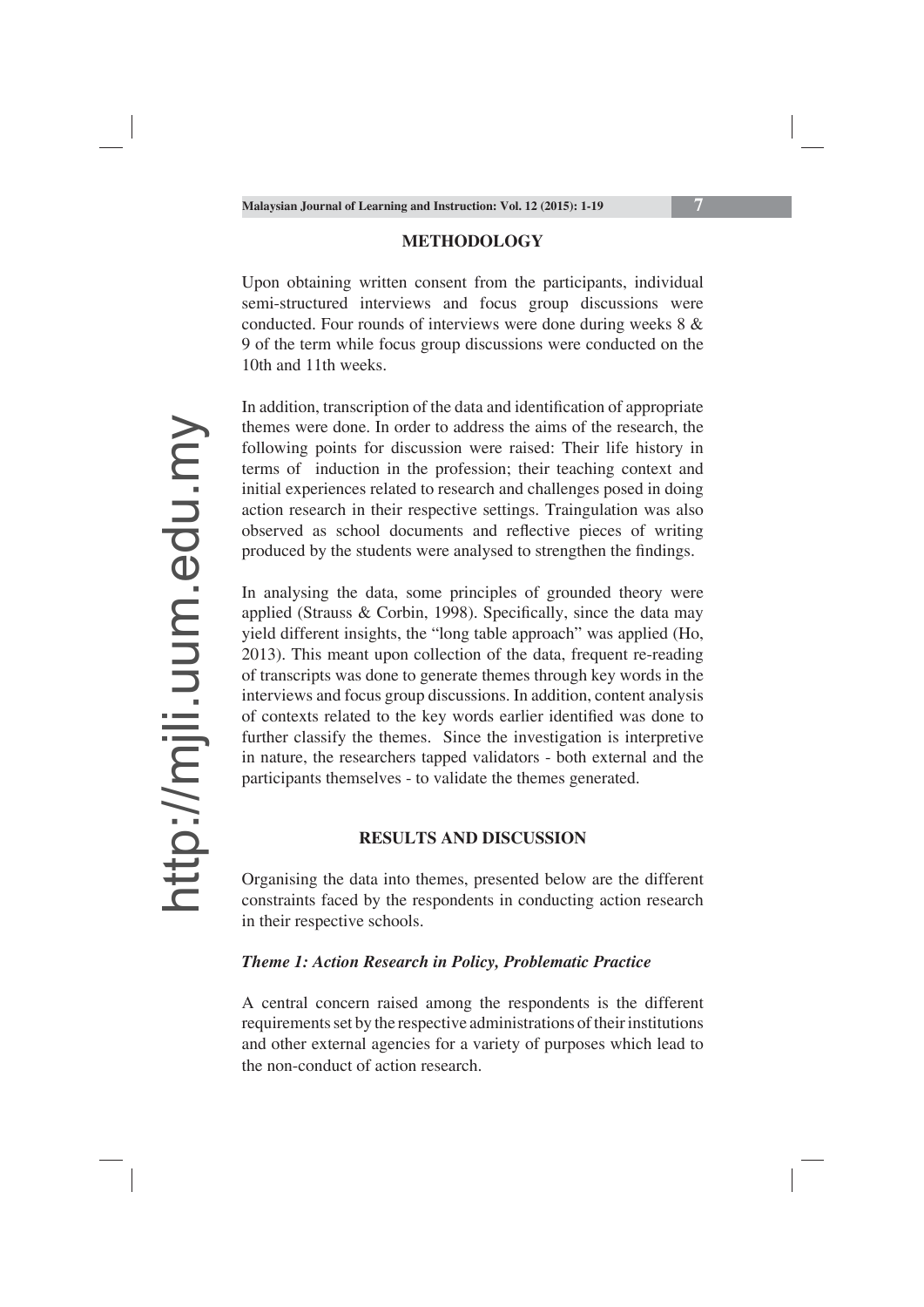#### *Sub-theme 1: Action Research for Compliance Purposes*

Since all the respondents come from private schools, one priority area for their institutions is to gain accreditation through external agencies. In particular, the Philippine Accrediting Association for Schools, Colleges and Universities (henceforth, PAASCU) is one agency that sets standards for determining the level of accreditation accorded to private educational institutions. Specifically, PAASCU examines different core areas, such as teaching, faculty development and fiscal and structural resources. In the context of the investigation, one facet in accreditation is the capacity for schools to conduct action research in the belief that this will result in reflective practice and improvement of the teaching-learning process. On the contrary, the findings suggest that the respondents' institutions seem to compel the faculty to conduct action research in order to comply with PAASCU requirements. Ding, one of the secondary math teachers, emphasizes the objectives of doing action research as strictly for compliance to PAASCU recommendations:

*"We do it because PAASCU needs to see it. I have been approached by our principal* o*n different occasions about this considering that I am a subject area coordinator for math. Since we are all involved in the preparation of requirements for the PAASCU, doing action research entails involvement of my teachers in the department".* 

The aforementioned statement can be interpreted in two ways: First, institutions in the Philippines that offer basic education are simply confined to teaching and not engaging in research. Given this reality, basic education institutions do not have provisions in terms of policy or resources to allow teachers to conduct action research. Second, given that accreditation in the Philippines is done through evaluation of different core areas, action research seems to be interpreted by the respondents' institutions as an additional requirement to be complied with. These interpretations seem to index the reality that action research is done in the respondents' schools without any participation from teachers in terms of identification of problems, implementation of intervention or presentation of findings. Adam laments on the superficial treatment of action research in his school: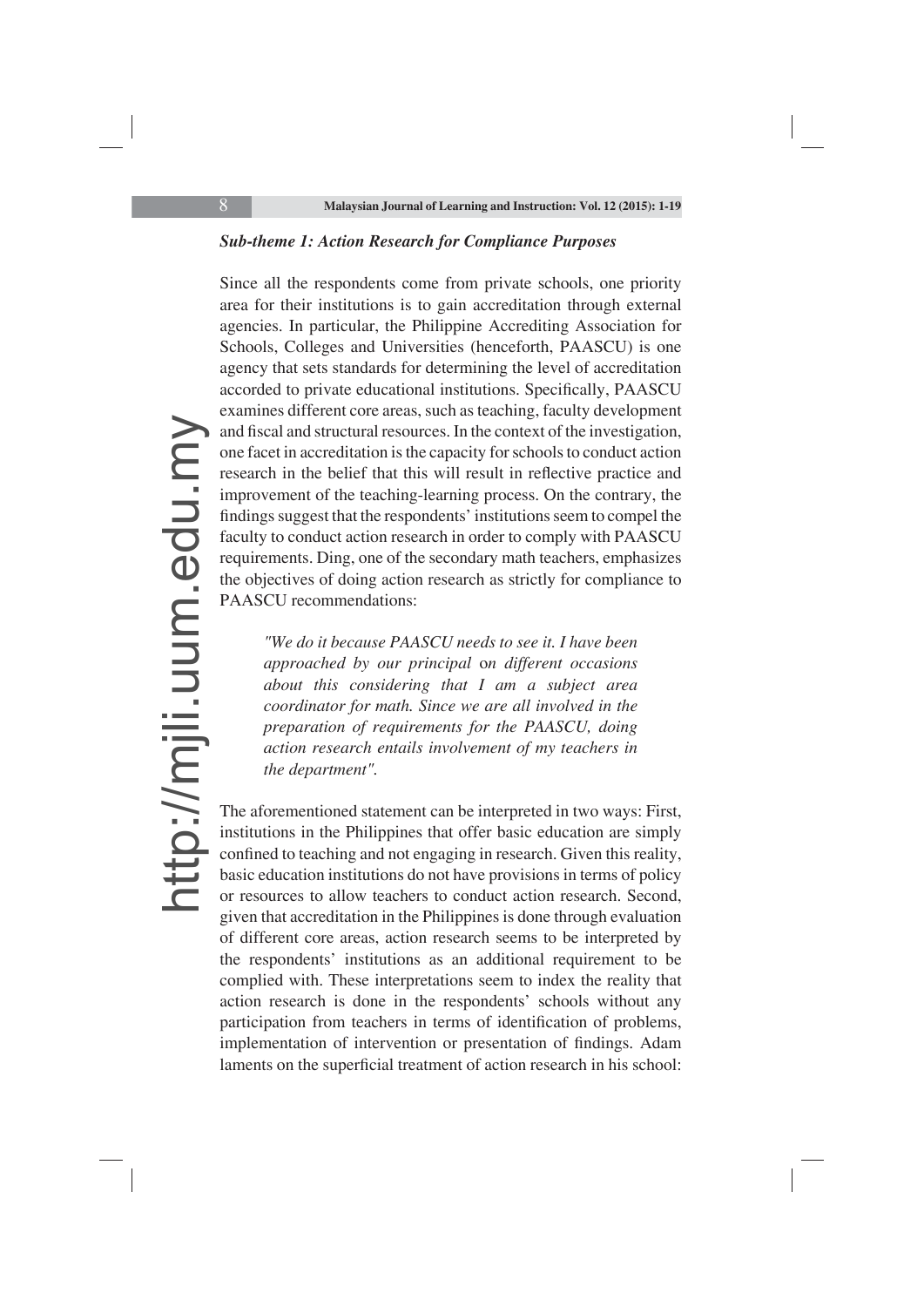*"Action research is applicable [in our school] but not applied. I haven't encountered any forum nor heard of results of investigations done. Often times, we are asked to respond to many surveys which ask of the same thing, yet, we do not know what the data is for nor do we* have *any idea if research is conducted at all. All we hear is the implementation of new programs is effective but you still see students fail or struggling with our lessons".*

Although Pearson and Brew (2002) rightly argue that action research in the context of accreditation enhances prestige of an institution, the present findings contradict the notion that the activity is a source of knowledge production and dissemination but is rather treated symbolically as an act of compliance.

## *Sub-theme 2: Action Research for Institutional Control and Regulation*

A critical aspect of RA is the orientation of seeking practices enmeshed with power that operate within different sectors of an organization. Focault's (1980) concept of the biopower is instructive here as it demonstrates that agents within an organization comprise parts of a body. These parts then exercise certain forms of power that regulate and control an institution's constituents. Several practices have been cited by the participants as forms of control and regulation in the conduct of action research. First, action research is required among the participants prior to signing of the clearance. Anthony confesses on the controlling purpose of the institution to compel teachers to do action research:

*"We have a research center in our school. At the end of the year (March), most of us (teachers) need to get our clearance signed. However, our director does not sign our clearance if we do not submit our action research contribution. The difficulty there is that some who do not do their part experience delays in receiving their salary for the month".* 

One constraint cited by the respondents is the strict monitoring of their activities to assure that they observe their schedules and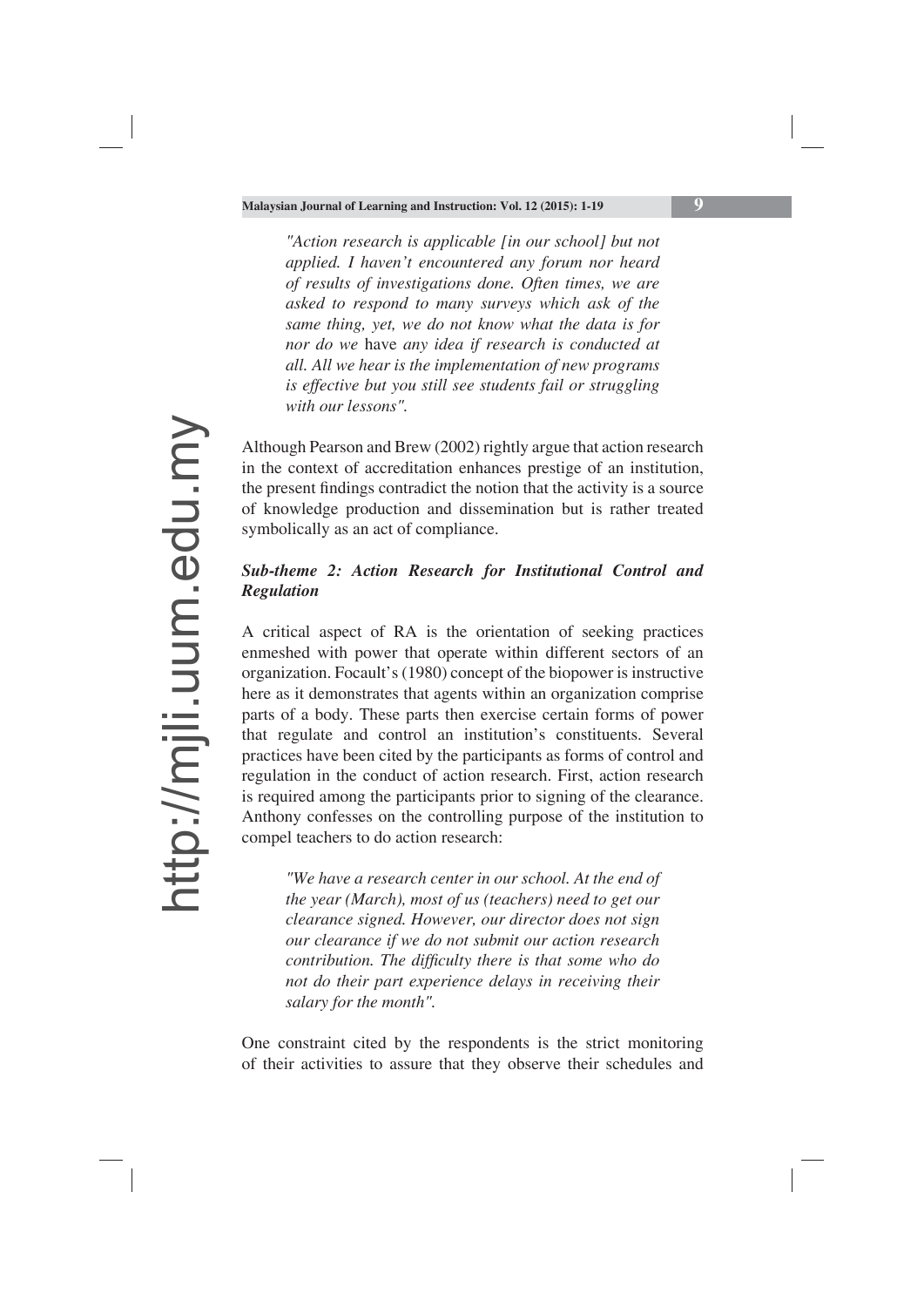prescribed tasks. For instance, Sherwin mentions the installation of cameras and biometric systems in his institution as a way for the administration to monitor staff attendance and activities. Likewise, his colleague, Chris, identifies that the school requires journaling for the principal to document reflection among the teachers. However, Chris expresses apprehensions on these practices as these indicate control:

*"Before*, *we used to have time cards for attendance. Now, we have biometrics and if you get to look upward, there's a camera. I mean, I think this is overkill. Even our journal entries. We need to submit it every week to our principal. We can actually narrate experiences or negative reflections about our condition but we need to defend it. It would seem to me that the school would want to pinpoint certain problems especially with school operations or poor performance of students as attributed to us teachers".*

Canagarajah's (1996) identification of the relational dimension of non-discursive constraints in activities related to knowledge production seems to be applicable here since these may be interpreted as strategies which effectively limit spaces for engagement among teachers. These are typical policing strategies that exercise regulation and control aimed to promote accountability and transparency in the teachers' work. Although it would seem that they are not directly related to the conduct of action research, these measures seem to create tensions on the part of the participants.

## *Theme 2: Disempowering Conditions*

Similar to other educational institutions in the periphery, debilitating conditions, such as inadequate material resources, overcrowded classrooms and tremendous workload have emerged as concerns by the respondents.

## *Sub-theme 1: Tremendous Workload/Insurmountable Working Conditions*

Similar to teachers in the Philippine educational system, the respondents identified their demanding multifaceted duties and responsibilities as an obstacle to conducting action research. To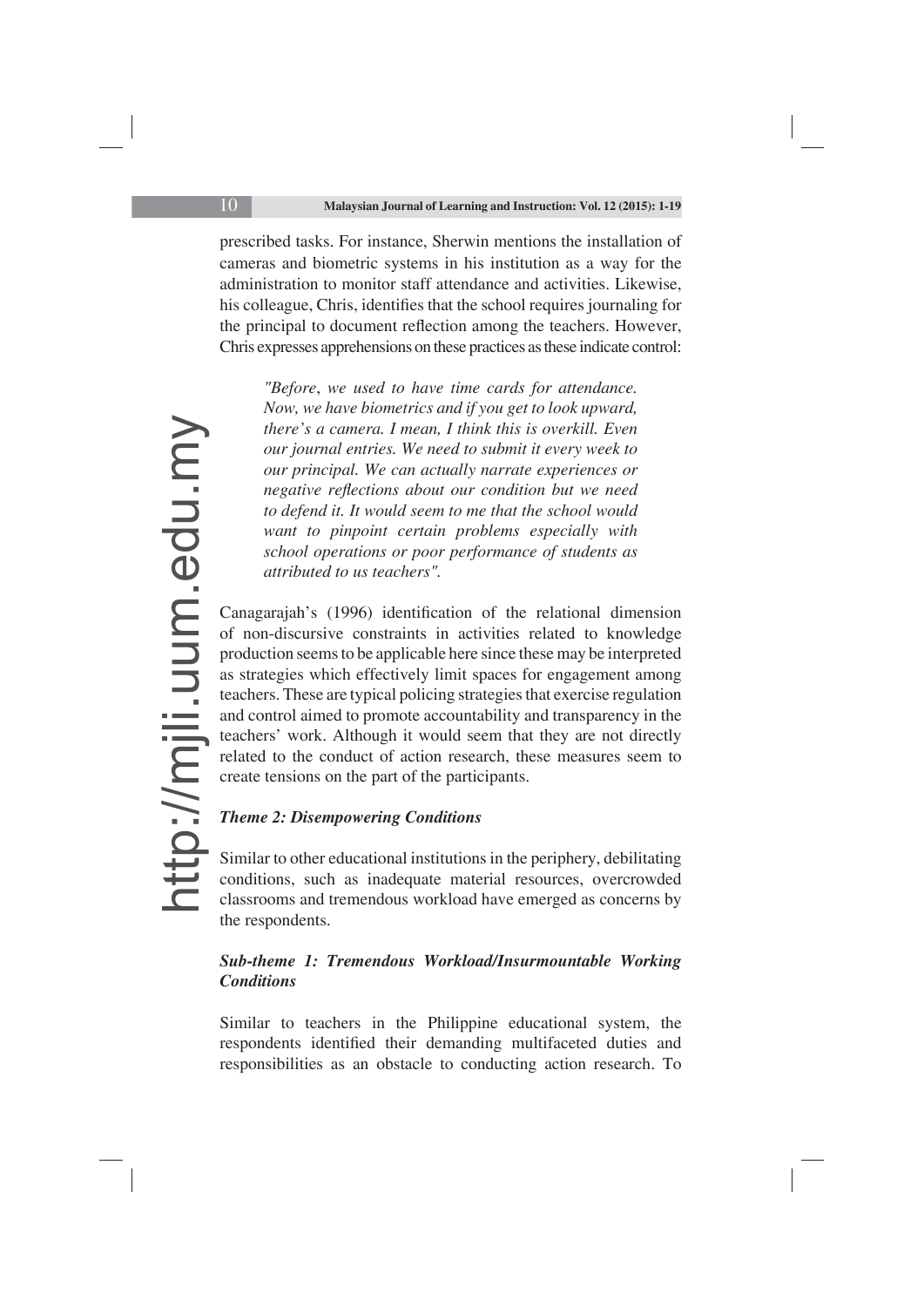illustrate, Raina, one of the elementary math teachers, elaborates on her daily schedule:

*"My work starts at 7:00 am but I have to be at my class at around 6:45 since there is a flag ceremony. I have eight classes a day and each class is 40 minutes. So from 7:20 to 1:00 pm*, *I teach and the only break I have is 40 minutes. The problem is I couldn't really eat or rest during my break because since I am a class adviser, I also have to monitor my students to make sure they do not leave the room because they might get hurt or meet an accident. So when I have the last two classes, I am practically exhausted and hungry. After my classes, that's the time where I get to check papers, do my lesson plan and other paperwork in preparation for the next day. That's why even if I'm allowed to leave at 4:00, I stay beyond that-usually until 6:00 or 7:00 just to get the job done. Now that I am enrolled in the STEP program, my superiors had to compress my schedule since I need to go to class on Fridays and Saturdays. So all of my scheduled classes had to be compressed in just four days".*

Aside from the demanding schedules assigned to the teachers, the respondents also identified factors, such extra-curricular activities, huge class sizes and limited facilities for teaching and learning as deterrents. Craig, one of the seasoned teachers in the group, articulates on the aforementioned points:

*"Since I have been teaching in the [name of school] for 12 years now, our work seems to be getting more and more complicated. Aside from teaching four hours a day, dealing with paperwork, I also have two clubs to moderate, advisory duties for a class. This year our school is in the process of constructing an additional building so since we have limited space, we had to compress some sections. Our senior high school level used to have eight sections of 35-40 students. Now, we only have six with around 50-55 students each. Early in the school year, one of our computer teachers left so instead of getting a replacement, it was decided*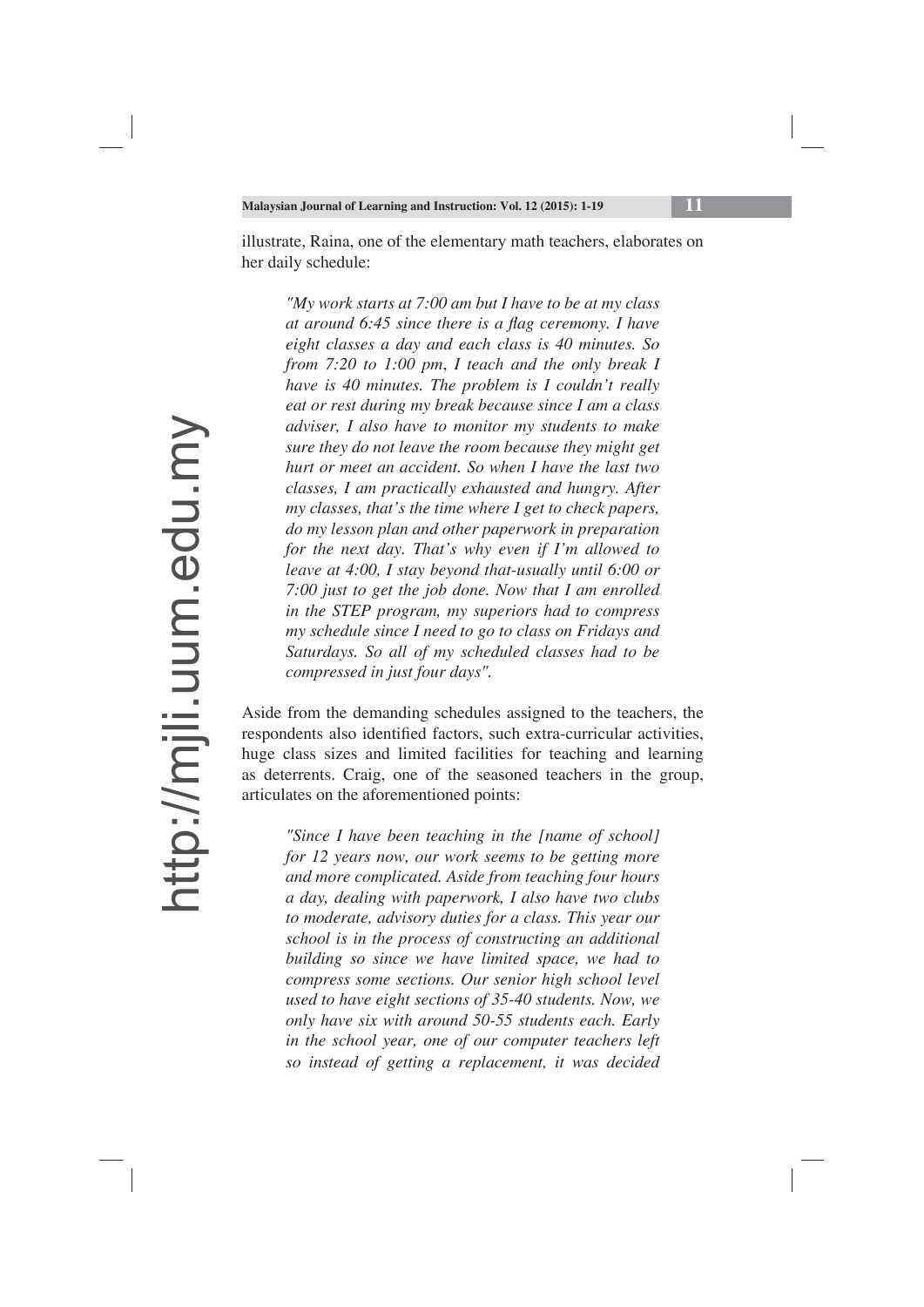*that the teaching load would be distributed among the teachers. I also have two hours of additional teaching a week because of that. The problem is that our computer lab is in the same room with the speech lab so what happens is that the English Language teacher and I are competing when delivering a lecture to make sure that our voices are heard by our classes".*

The aforementioned statements are reflective of Agarao-Fernandez and De Guzman's (2005) observation of the contextual realities faced by teachers in the Philippines. They add that the problem of developing competencies in research for the improvement of teaching and learning could not be addressed due to crowded classrooms and several clerical and non-academic duties accorded to teachers. In the same vein, Benesch (1999) attributes this to the demands imposed on different levels of the institution which cascades downwards placing the teachers at the receiving end of these problematic realities.

## *Sub-theme 2: Departmental Politics*

Contextualising this theme from a community of practice perspective, the teacher-respondents cited departmental politics as a deterrent in the conduct of action research. Emerging from the data are two patterns of this sub-theme. First, the "crab" mentality syndrome observed in Philippine culture, where other members of the community negatively challenge the legitimacy of an individual's capacity to succeed in undertakings. Elle describes her experience when she faced opposition among her peers in initiating an action research project:

## *Elle*

*"The high school department is required to do action research but we, at the elementary level are not. Though I wanted to do it but the problem is, some of my colleagues and those of the other departments would raise an eyebrow and ask "why me". Even the fact that I got the scholarship in the university raised some questions about why I got into the program. So, in order not to cause any tension, we might as well not do it".*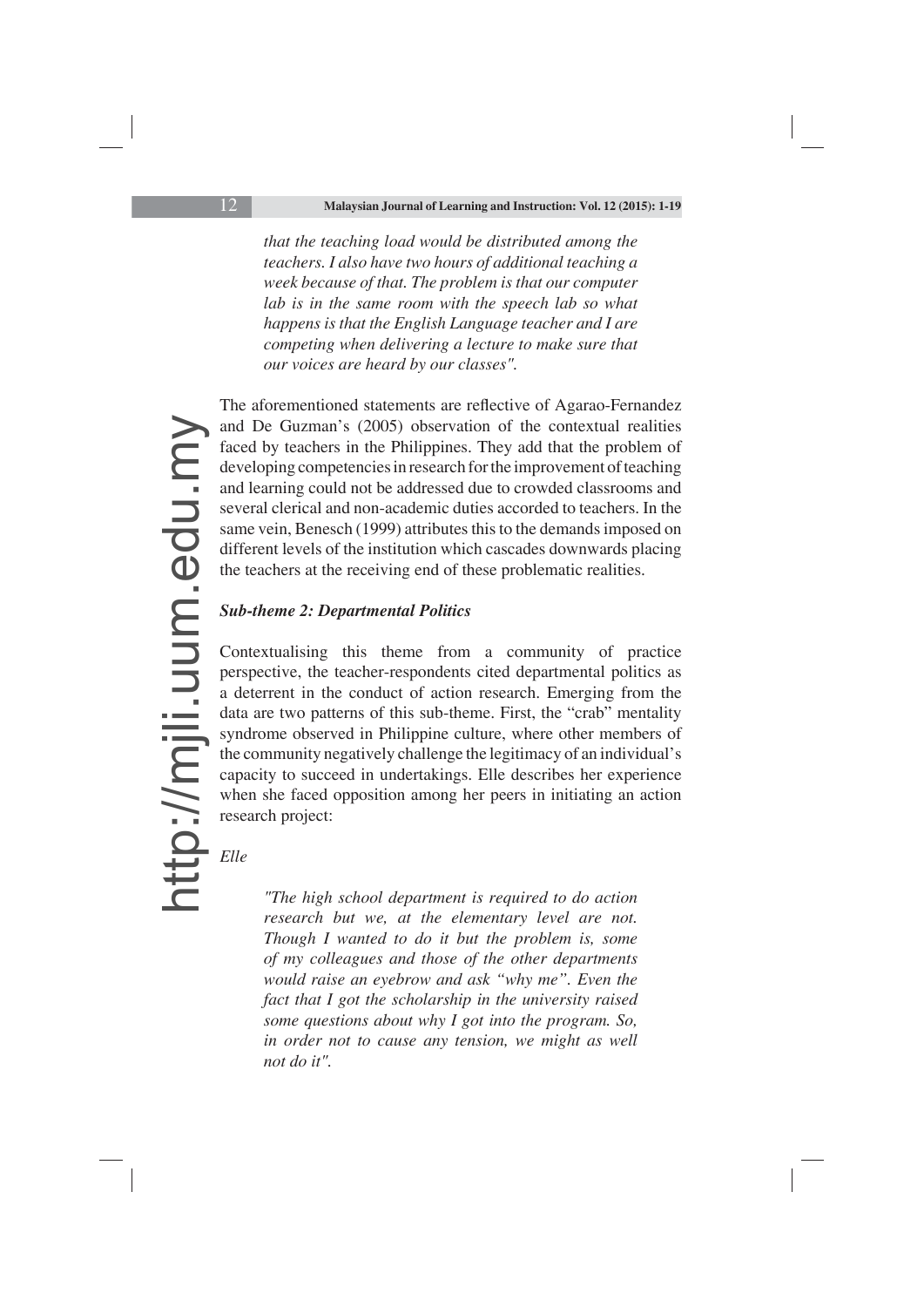Considered as a junior faculty in her school, Elle's entry to the program and initiatives of conducting action research may be interpreted as acts of superiority among her peers, resulting in tensions in the work environment. As a compromise to maintain smooth interpersonal relations and avoid conflict, Elle's non-participation in the activity is a means to appease her colleagues and maintain the indifferent and oppressive status quo.

The second emerging pattern under the departmental politics theme is the apparent miscommunication between administration and faculty leading to unproductive practices, such as delays or disjointed initiatives. The statements below concretize this sub-theme:

*Edward*

*"When we were preparing for accreditation, one colleague was tapped to coordinate the action research for our school. Though I don*'*t understand why she hesitated to give instructions. Later, she revealed that she was just tapped by our administration to coordinate it but she was not sure on how to go about it. What happened is that the administration was expecting her to coordinate but at the same time*, *my colleague did not understand when and how this will be done. She even asked me if I could help her out by lending her my notes and sharing what I've learned here in the program".*

*Roy*

*"In our department, we are asked to do parts of the action research. Last year, I was just asked to do the introduction and that's it. But, I don*'*t know what happened. We (teachers) never had a meeting on how to go about it and I have no idea on the results of the investigation".*

From a community of practice perspective, the aforementioned statements hint at the absence of mutual engagement between administration and faculty in conducting action research. Specifically,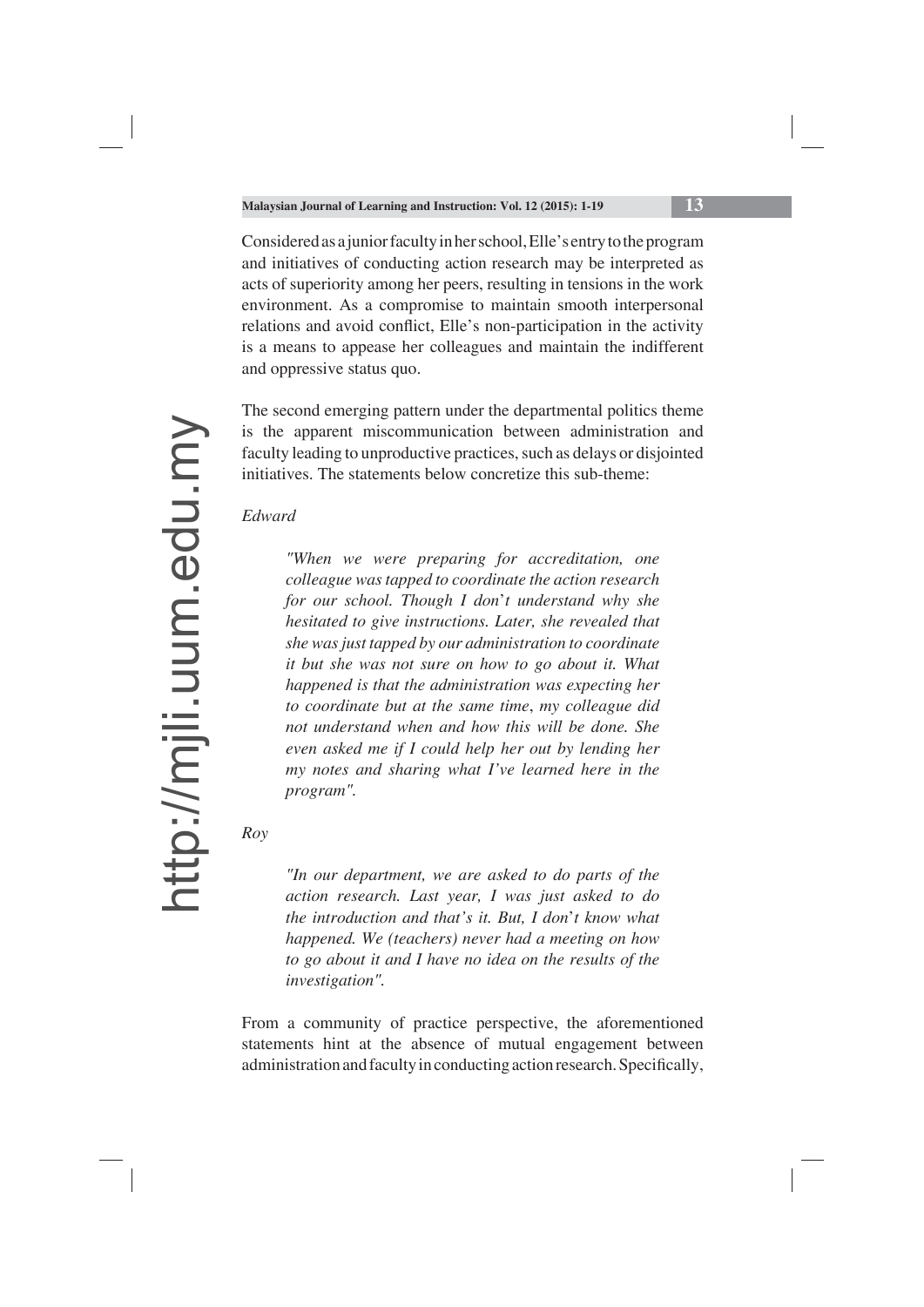the notion of a joint enterprise where members of a community contribute organically to the achievement of a goal is not observed (Lave & Wenger, 1991). Moreover, this shows the uncommitted stance in achieving something ideal, such as a successful action research. As Calma (2010) emphasises, the success of research training does not lie only on the material resources but the capacity of institutions to focus on the academic socialisation of its staff. This entails dealing comprehensively with the processes that the teachers need to undertake in order to conduct action research successfully.

### *Sub-theme 3: Lack of Budget/Facilities*

The third sub-theme illustrates the concern raised by the respondents on the lack or practical absence of material resources in the conduct of research. Owing it to limited budget of their schools allocated for physical facilities, the respondents believe that their income cannot accommodate additional expenses for doing action research. Elle mentions this dilemma:

### *Elle*

*"I'd really want to do this but we don*'*t have budget for it. Our salary is quite meager and not enough to cover our basic needs. At school, our resources are limited, we would need to go to shops to access internet and printing facilities is limited. So teachers would rather spend their money on their grocery or family needs instead of doing this".*

Similar to other studies, the absence of financial resources and facilities such as laptops, computer units, printers, photocopying machines and competent mailing services lead to the disempowerment of scholars situated in the periphery to conduct research (Canagajah, 1996; Salager-Meyer, 2008; Tupas, 2011; Uzuner, 2008). Reflective of the findings above, the present conditions of teachers of the Philippine educational system indicate their meager earnings which are much lower compared to their professional counterparts. As identified by the respondent, since she could not afford to spend money on facilities for research, opting to conduct research is deemed difficult since she needs to allocate her finances for personal needs.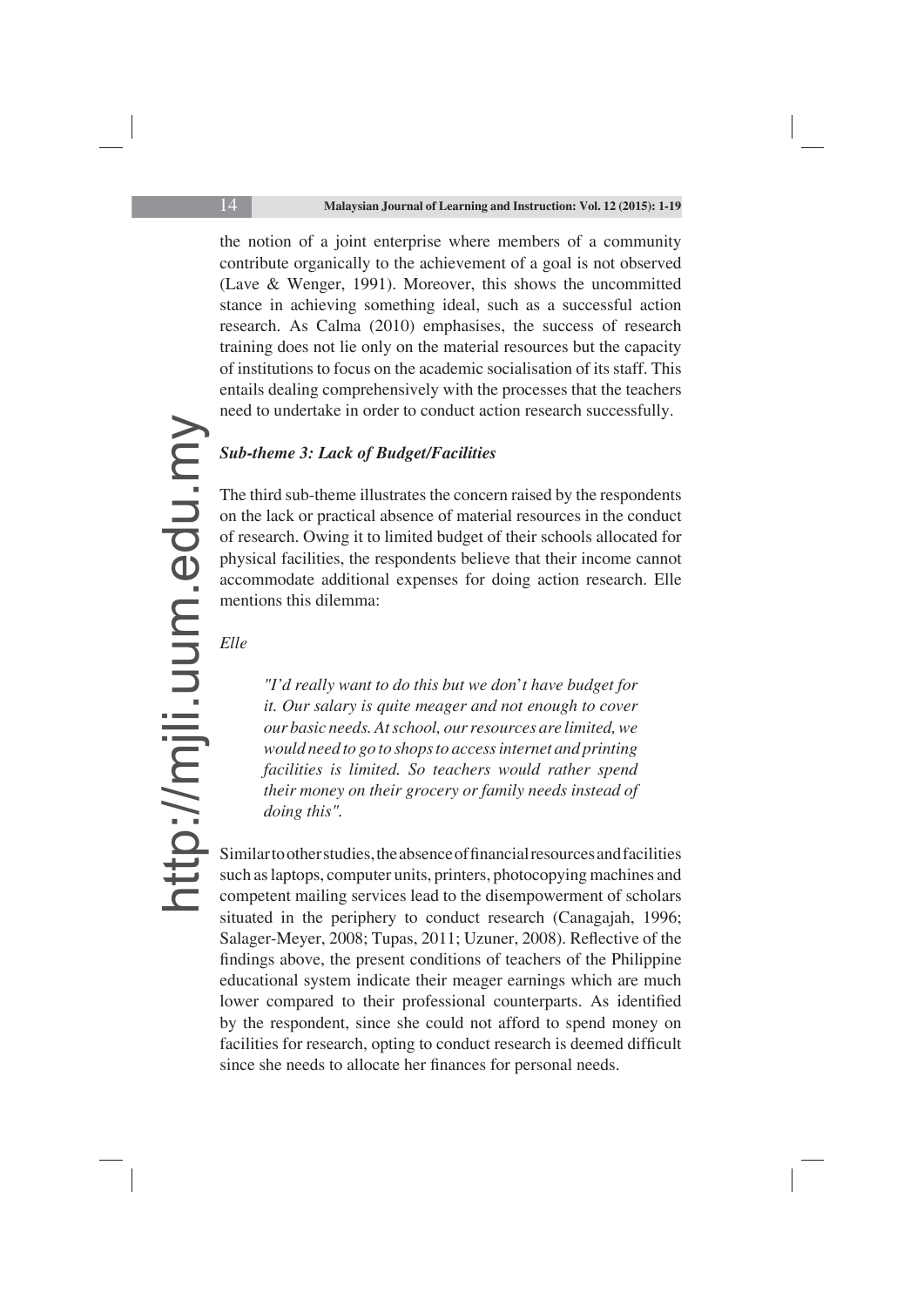Drawing on the findings, several points are apparent. First, the teachers' constraints in conducting action research are not only confined to the demands in terms of conceptual and procedural demands of the courses taken in the STEP program but also to the unique socio-political and material conditions of their own settings. Second, the findings indicate that action research is not done as it does not seem to actualize its true purpose of improving teaching and learning. Rather, it is embedded in the teachers' work as a form of regulation, control and compliance on the part of their institutions, which in turn are also compelled to meet standards imposed by accrediting agencies. Similar to Benesch's (1999) investigations of power relations in EAP classes, the mechanisms of power at work emanate from different levels of the organisation which constrain the participants' conduct of action research. Third, from a community of practice perspective (Lave & Wenger, 1991), it would seem that the conduct of action research is constrained by the teachers' apparent disjunction with their colleagues due to institutional politics. This leads to disengaged and uncollaborative practices to avoid tensions among the respondents and their peers. In addition, the findings actualize the notion that non-discursive constraints are relational in nature as all of these conditions contribute to the constraining spaces for teachers to participate in knowledge production (Canagarajah, 1996). From a larger scale, the interrelated themes that emerged from the data suggests that the constraints in the conduct of action research may be typified as part of a hierarchy of peripheral participation in a community of practice. In keeping with Lave and Wenger's (1991) concept, the teacher-respondents may be considered as participants situated at the bottom of the hierarchy as their participation is constrained by a number of factors. Since they have only started pursuing graduate degrees in the STEP program, their exposure in the conduct of action research in educational settings may be considered as limited (Calma, 2010). Specifically, the present contexts of the respondents do not present opportunities for doing action research because aside from material and other constraints, their respective schools do not generally consider research as a priority activity in their agenda. These conditions may be explained in terms of their institutions' classification as private basic education schools which draw funds primarily from tuition and other income generating activities and are mainly used for staff remuneration and facilities/ resources (James, 1991). This is in stark contrast to faculty of higher education institutions in the Philippines which have appropriate funding and structural support to conduct research (Calma, 2009).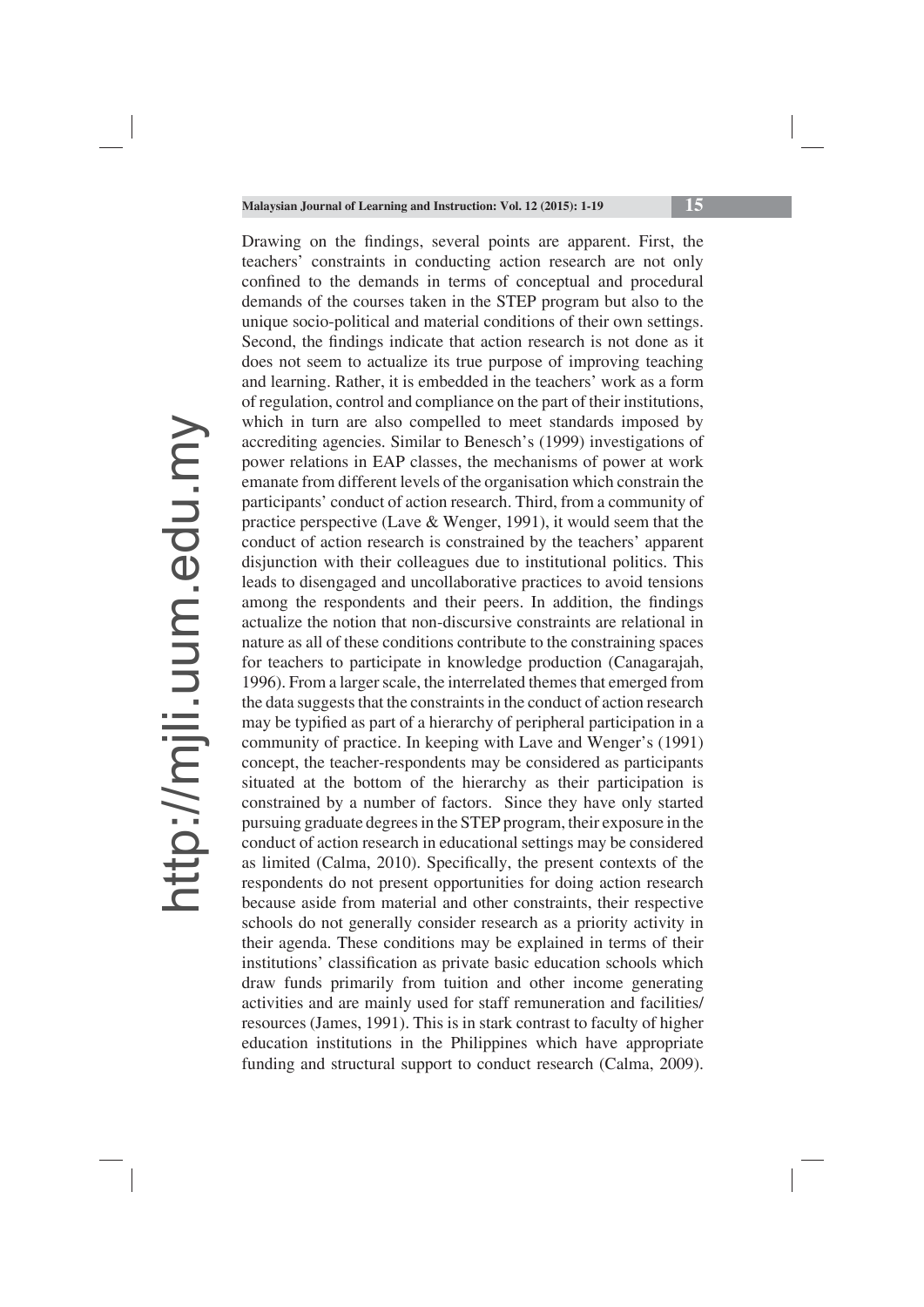The non-prioritisation of research in their institutions' agenda also influences the opportunities for academic socialisation. This can be explained by the observation of indifference or even negative reactions among the participants' colleagues towards conducting action research. These points therefore lead to the position that the teacher-respondents' difficulties lie on their inherent difficulty in negotiating their repertoires of engagement (Lave & Wenger, 1991). Specifically, their capacity to mutually engage with their peers, share resources and promote accountability in doing action research is greatly hampered since the activity is not deemed important in their community. Extending Tupas' (2011) and Canagarajah's (2006) arguments on the conduct of research embedded in unequal global structures, scholars in the periphery do not only compete with their center/western counterparts in participating in knowledge production through research and publications, but also, periphery scholars compete among themselves due to their varying levels of research training, material and structural support and opportunities for participation. Relating the findings to the present context of the Philippine educational system, ideologically, action research is viewed from the outside - specifically, by administrators and accrediting agencies - as a naturalised activity, since they are situated much higher in the hierarchy of participation. On the other hand, the teachers view it as a "deviant", "educationally elite" enterprise that requires great effort on their part as it disrupts their ever demanding workload as well as their relations with their colleagues. Situating the findings from a Foucauldian perspective, Blommaert (2010) asserts that studying the impact of globalisation in practices in different domains requires nuanced accounts of deviation from naturalised practices as these open opportunities for investigating power relations. This means that though the teachers acknowledge the value of doing action research, the requirements imposed at different levels (external agencies-administration-colleagues) coupled with material inadequacies, and political climate of their local settings, create insurmountable conditions for the conduct of the activity.

#### **CONCLUSION**

Reflexively engaging these findings, several conclusions and implications are apparent. The notion of learner-centeredness appears to be a common buzzword among institutions of higher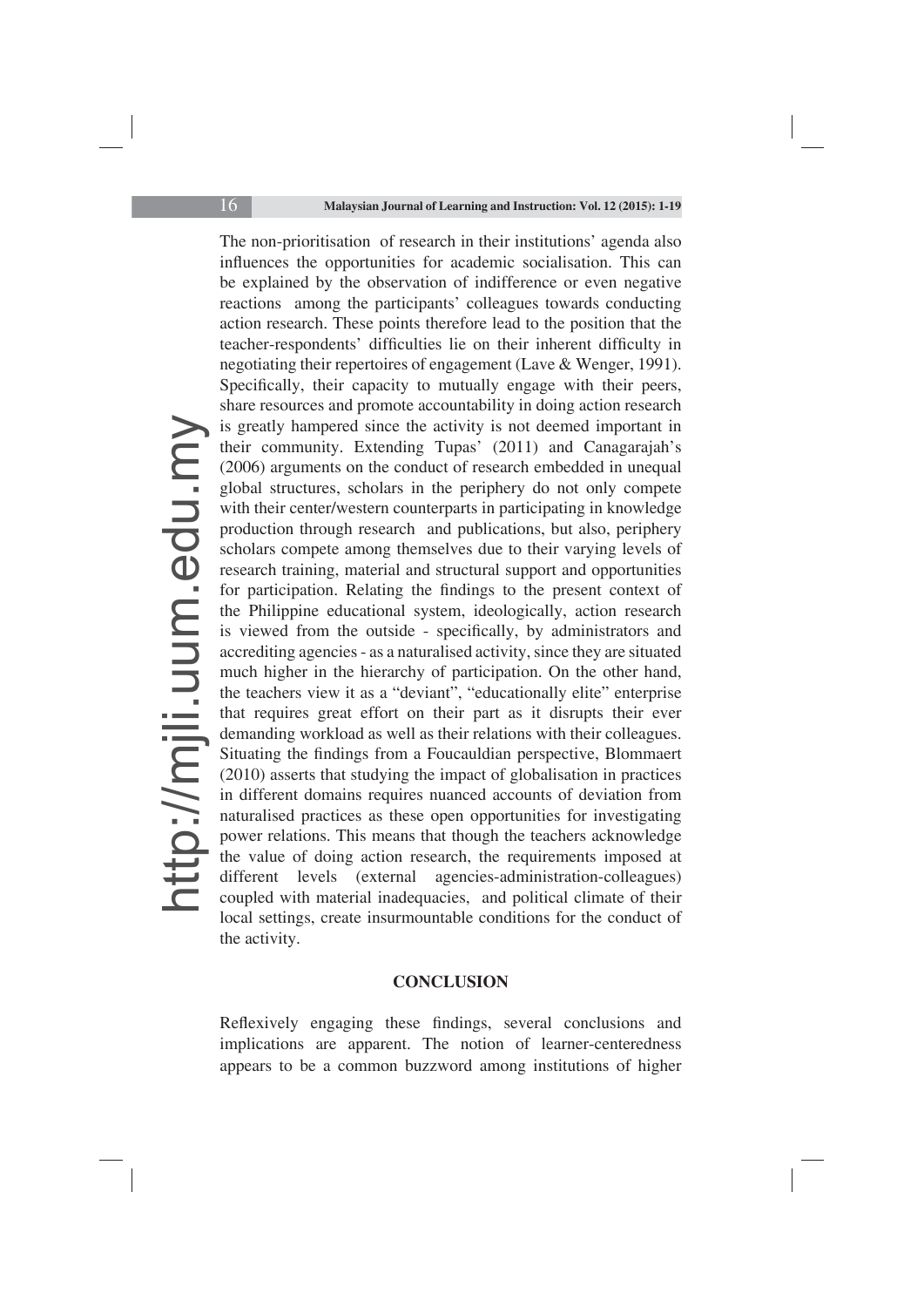learning - leading to the development of "innovative" programs that intend to benefit learners in applying inputs in practice. However, as demonstrated in this investigation, educators, specifically course designers, would need to grapple with the reality that learners do not only contend with demands imposed by the program but also by the non-discursive and material constraints in their respective settings. Moreover, the mechanisms of power outlined in this study show the reinforcement and reproduction of these constraints leading to the teachers' disempowerment in applying action research in their own respective schools. Although it is understood that the university's attempt to efficiently manage its own resources in responding to underprivileged sectors of society is a primary concern, this poses greater demands on program developers in making sure that students are able to apply their research training in more meaningful ways amidst unique (and often times disempowering) political, social and material conditions. More importantly, educators entrusted with the research training of teachers must consider opening spaces for participation as these do not only present opportunities for knowledge production but also allow other 'voices' in this vast hierarchy of peripheral participation to be heard.

#### **REFERENCES**

- Agarao-Fernandez, E. & De Guzman, A. (2005). Contextual realities of teacher education in the Philippines. *Educational Research for Policy and Practice*, *4*, 129-144.
- Benesch, S. (2001). *Critical English for academic purposes: Theory, politics and practice*. Mahwah, New Jersey: Lawrence Erlbaum Associates.
- Benesch, S. (1999). Rights analysis: Studying power relations in an academic setting. *English for Specific Purposes, 18* (4), 313-327.
- Bloomaert, J. (2010). *The sociolinguistics of globalization.*  Cambridge: Cambridge University Press.
- Boylan, M. (2010). Ecologies of participation in school classroom. *Teaching and Teacher Education*, *26*(1), 61-70 doi: 10.1016/j.tate. 2009.08.005
- Burton, D. & Bartlett, S. (2005). *Practitioner research for teachers*. London/ California: Paul Chapman Publishing.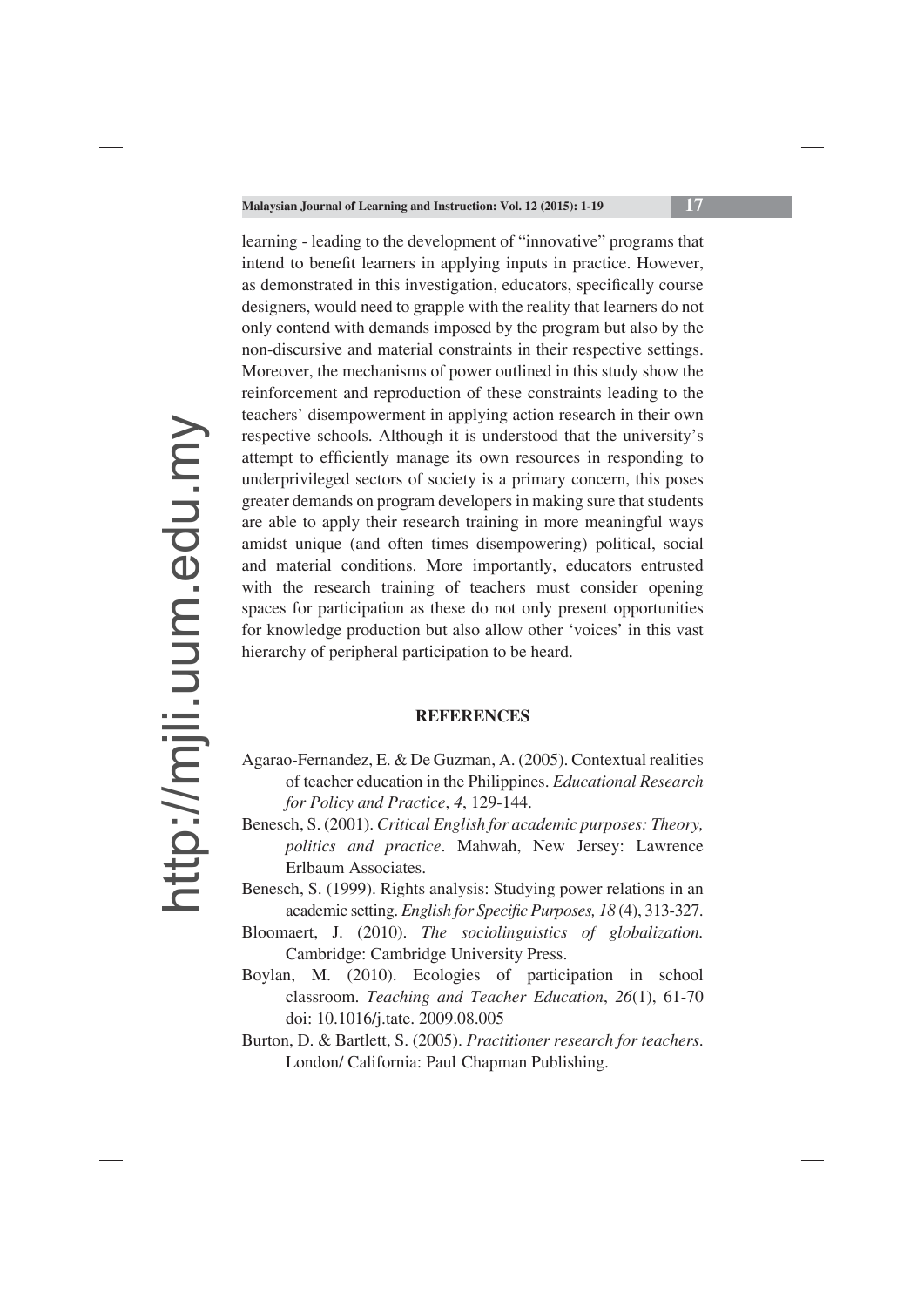- Calma, A. (2009). The context of research training in the Philippines: Some key areas and their implications. *The Asia Pacific Education Researcher, 18 (2)*, 167-184.
- Canagarajah, S. (1996). Non-discursive requirements in academic publishing, material resources of periphery scholars and the politics of knowledge production. *Written Communication, 13*(4), 435-472.
- Carr, W., & Kemmis, S. (1986). *Becoming critical: Education, knowledge and action research.* Brighton, Sussex: The Falmer Press.
- Dick, B. (2006). Action research literature (2004-2006): Themes and trends. *Action Research 4 (4),* 439-458.
- Foucault, M. (1977). *Discipline and punish: The birth of the prison.*  London: Allen Lane.
- Foucault, M. (1980). *Power/knowledge: Selected interviews and other writings 1972–1977.* London: Harvester.
- Hagevik, R., Aydeniz, M., & Rowell, C.G. (2012). Using action research in middle level teacher education to evaluate and deepen reflective practice. *Teaching and Teacher Education*, *28*, 675-684.
- Ho, D. (2013). Focus group. In *The encyclopedia of applied linguistics.* DOI: 10.1002/9781405198431.wbeal0418
- Lave, J. & Wenger, E. (1991) *Situated learning: Legitimate peripheral participation*. Cambridge: Cambridge University Press.
- Man, J., Weinkauf, J., Tsang, M. & Sin, D. (2004). Why do some countries more than others? An international comparison of research funding, English proficiency and publication output in highly ranked general medicine journals. *European Journal of Epidemiology*, *19* (8), 811-817.
- Pearson, M. & Brew, A. (2002). Research training and supervision development. *Studies in Higher Education*, *27* (2), 134-150.
- Penney, D. & Leggett, P. (2005). Connecting initial teacher education and continuing professional learning through action research and action learning. *Action Learning: Research and Practice, 2* (2), 153-169.
- Poon, A. (2008). How action research can complement formal language teacher education. Asia Pacific Education *Researcher*, *17* (1), 43-62.